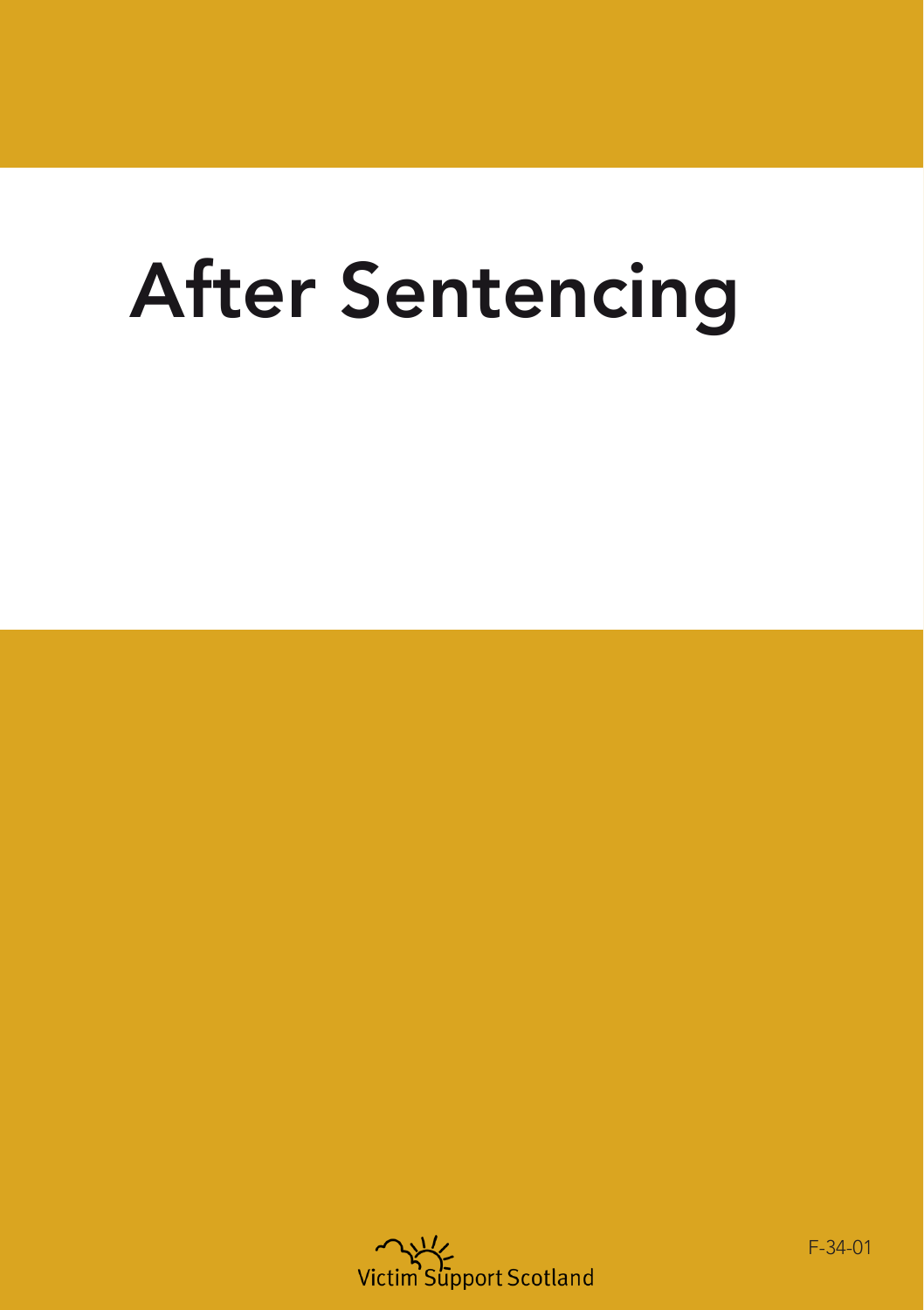An accused person who is convicted of murder will be sentenced to life imprisonment.

Someone who is convicted of culpable homicide may be sentenced to a specified period of imprisonment (a determinate sentence) or to life imprisonment.

The actual time that the prisoner spends in prison will normally be less than the length of their sentence. Different things can affect this, like how well the prisoner has behaved while in prison.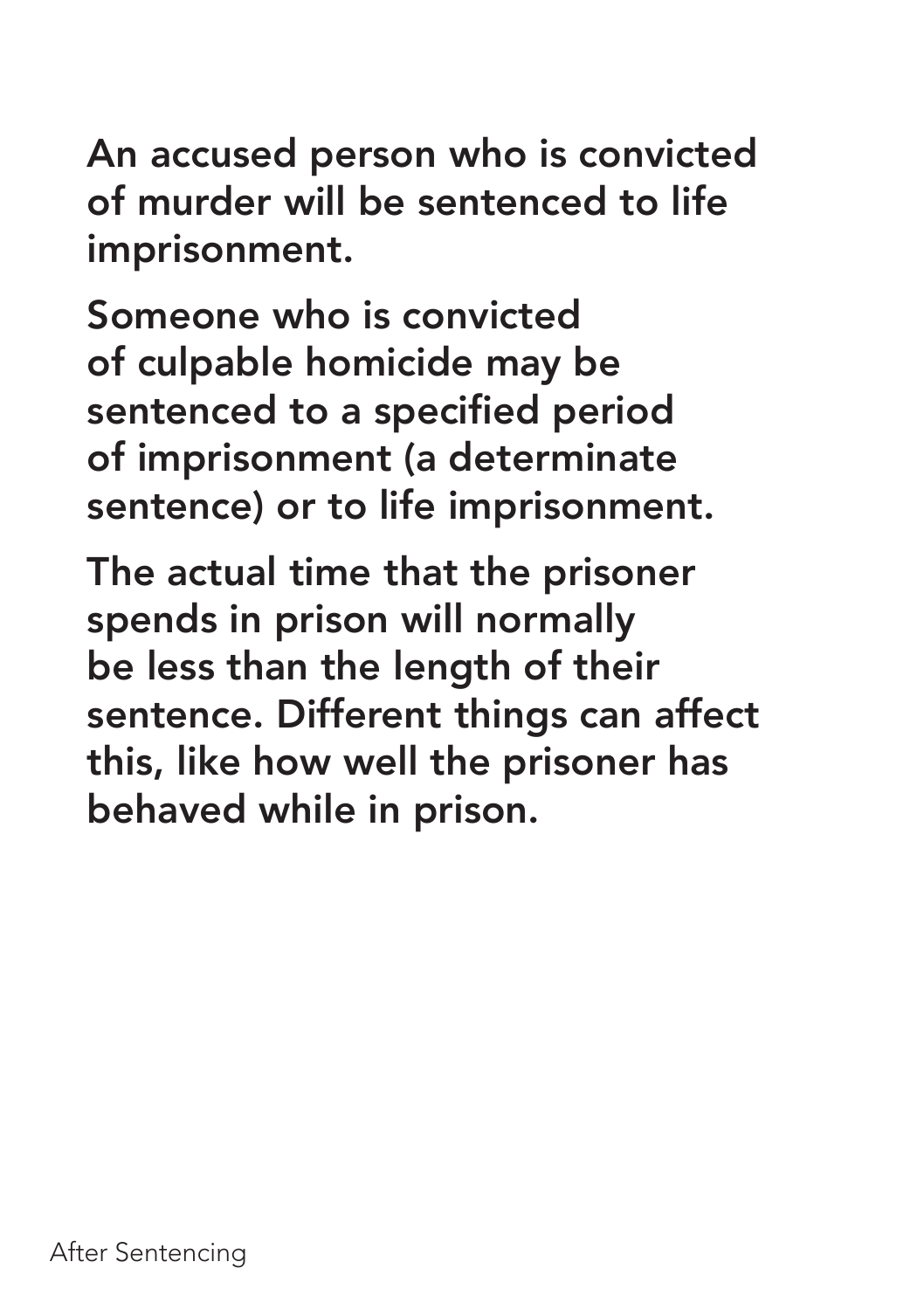## Length of Time in Prison

- When passing a life sentence, the court will say how long the offender must spend in custody (known as the 'punishment part')
- A life sentence prisoner must spend at least that period in prison before they can be considered for release on life licence by the Parole Board for Scotland.
- Depending on the circumstances of the case, the punishment part can be lengthy

## "On licence/On Parole"

- The Parole Board for Scotland is responsible for determining when a life sentence prisoner or one sentenced to 4 years or more will be released on licence
- When people are released from prison into the community 'on licence' or 'on parole', it means following certain rules, for example, wearing an electronic tag, staying home at night, and meeting with a criminal justice social worker
- If they do not follow the conditions, they can go back to prison to serve the rest of their sentence
- The licence will last until the sentence is finished
- The Board must be satisfied that the offender no longer presents an unacceptable risk to public safety. It also decides the conditions that will apply to the release